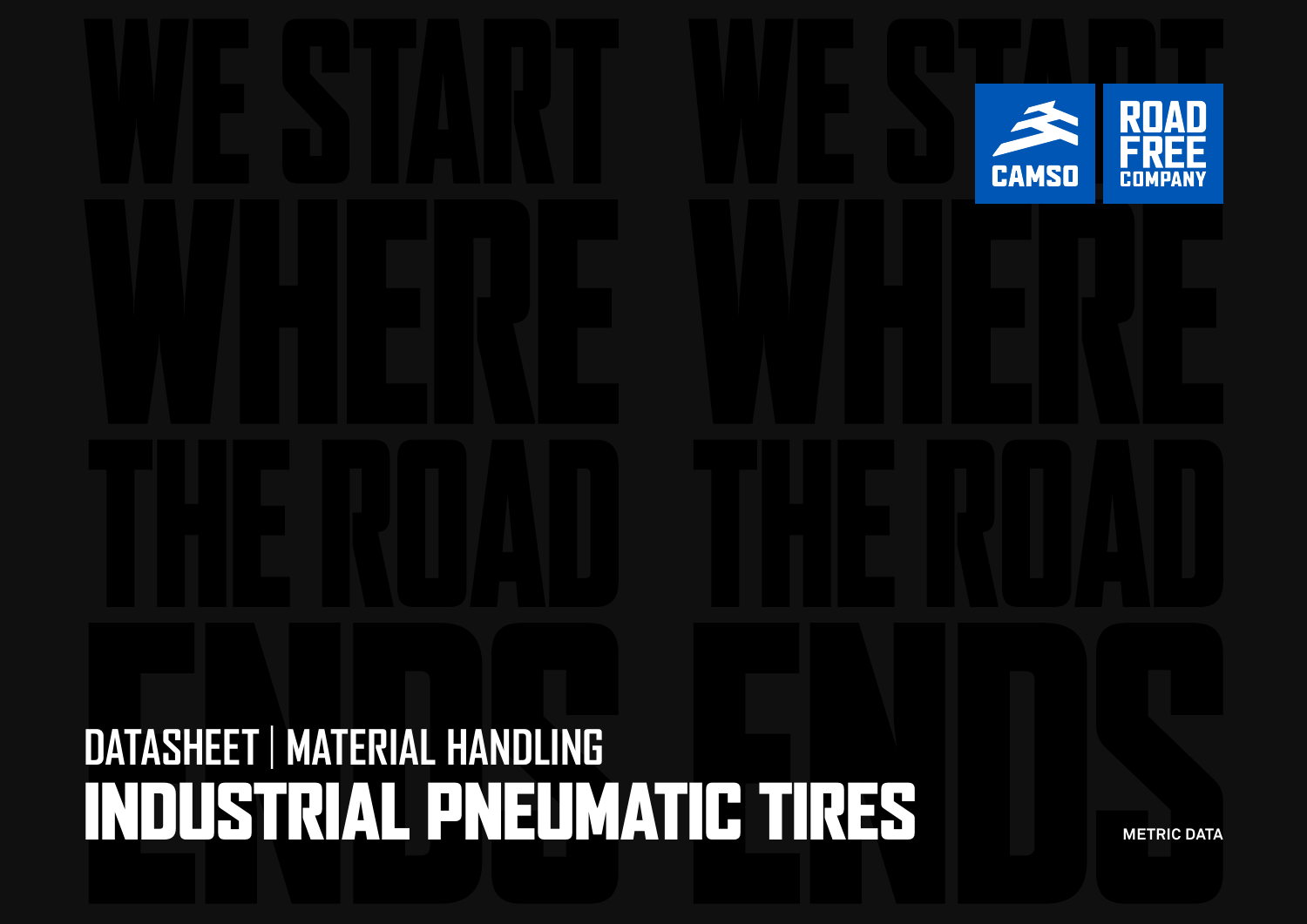|                                                              |    |                                           | <b><i>TREAD PATTERN</i></b> | <b>TUBE*</b><br>ጼ      | <b>FLAP</b>        | $RIM$ SIZE <sup>1</sup> |                                 | <b>RUBBER</b><br><b>COMPOUND</b> |                |                      |                                  |                                    |                     |                        | <b>ACTUAL TIRE</b>      |                  | LOAD CAPACITY <sup>2</sup> (kg) |                   |                                    |                   |                             |                  |                  |                |                 |  |
|--------------------------------------------------------------|----|-------------------------------------------|-----------------------------|------------------------|--------------------|-------------------------|---------------------------------|----------------------------------|----------------|----------------------|----------------------------------|------------------------------------|---------------------|------------------------|-------------------------|------------------|---------------------------------|-------------------|------------------------------------|-------------------|-----------------------------|------------------|------------------|----------------|-----------------|--|
|                                                              |    |                                           |                             |                        |                    |                         |                                 |                                  |                | LOAD<br><b>INDEX</b> |                                  | <b>INFLATION<br/>RESSURE (bar)</b> |                     | <b>DIMENSIONS</b> (mm) |                         |                  |                                 |                   | <b>COUNTERBALANCED LIFT TRUCKS</b> |                   | OTHER VEHICLES <sup>3</sup> |                  |                  |                |                 |  |
| <b>TIRE SIZE</b>                                             | PR | <b>BRAND/</b><br>PRODUCT NAME             |                             |                        |                    |                         |                                 |                                  |                |                      | &                                |                                    |                     |                        |                         | loaded           |                                 | Up to 25 km/h     | Up to 35 km/h                      |                   |                             |                  | AT MAXIMUM SPEED |                |                 |  |
|                                                              |    |                                           |                             | VALVE**                |                    | <b>SOMMEND:</b>         | 보                               | <b>BLACK</b>                     | NON-MARKING    |                      | <b>SPEED</b><br><b>SYMBOL</b>    |                                    | Overall<br>diameter |                        | Original<br>tread depth | Static<br>radius | Load<br>wheel                   | Steering<br>wheel | Load<br>wheel                      | Steering<br>wheel | Up to<br>10 km/             | Սբ to<br>25 km/h | Up to<br>40 km/h | Up to<br>50 km | STATIC (0 km/h) |  |
| 8"                                                           |    |                                           |                             |                        |                    |                         |                                 |                                  |                |                      |                                  |                                    |                     |                        |                         |                  |                                 |                   |                                    |                   |                             |                  |                  |                |                 |  |
| $4.00 - 8$ $(4.80 - 8)$                                      |    | 8 SOLIDEAL RIB                            | <b>RIB</b>                  | JS2                    | $90 - 8$           | 3.251                   | 3.00D                           | $\blacksquare$                   |                | 94                   | A <sub>5</sub>                   | 9.00                               | 425                 | 114                    | 7                       | 194              | 870                             | 670               | 840                                | 620               | 870                         | 670              | 595              | 565            | 1010            |  |
| $4.00 - 8$ $(4.80 - 8)$                                      |    | 10 SOLIDEAL AIR 550                       | $ED+$                       | JS2                    | $90 - 8$           | 3.251                   | 3.00D                           | п                                |                | 97                   | A <sub>5</sub>                   | 10.00                              | 422                 | 115                    | 12                      | 196              | 950                             | 730               | 915                                | 675               | 950                         | 730              | 650              | 615            | 1100            |  |
| $5.00 - 8$ (5.70-8)                                          |    | 8 SOLIDEAL AIR 550                        | $ED+$                       | JS2                    | $90 - 8$           | 3.00D                   | 3.25//3.75                      | п                                |                | 106                  | A <sub>5</sub>                   | 8.25                               | 467                 | 132                    | 14                      | 210              | 1235                            | 950               | 1190                               | 880               | 1235                        | 950              | 845              | 800            | 1435            |  |
| $5.00 - 8$ (5.70-8)                                          |    | 8 SOLIDEAL AIR 570                        | AIR 570                     | JS2                    | $90 - 8$           | 3.00D                   | 3.25//3.75                      | п                                |                | 106                  | A <sub>5</sub>                   | 8.25                               | 468                 | 128                    | 10                      | 217              | 1235                            | 950               | 1190                               | 880               | 1235                        | 950              | 845              | 800            | 1435            |  |
| $5.00 - 8$ (5.70-8)                                          |    | 10 SOLIDEAL HAULER                        | <b>HALT</b>                 | JS <sub>2</sub>        | $90 - 8$           | 3.00D                   | 3.25//3.75                      |                                  | ۰              | 111                  | A <sub>5</sub>                   | 10.00                              | 460                 | 132                    | 14                      | 209              | 1415                            | 1090              | 1365                               | 1010              | 1415                        | 1090             | 970              | 915            | 1645            |  |
| $5.00 - 8$ (5.70-8)                                          |    | 10 SOLIDEAL AIR 550                       | $ED+$                       | JS2                    | $90 - 8$           | 3.00D                   | 3.25//3.75                      | п                                | п              | 111                  | A <sub>5</sub>                   | 10.00                              | 461                 | 128                    | 15                      | 213              | 1415                            | 1090              | 1365                               | 1010              | 1415                        | 1090             | 970              | 915            | 1645            |  |
| $15 \times 41/2 - 8$ (125/75-8)                              |    | 12 SOLIDEAL AIR 570                       | AIR 570                     | JS2                    | $90 - 8$           | 3.00D                   | 3.251                           | п                                |                | 100                  | A <sub>5</sub>                   | 10.00                              | 393                 | 112                    | 10                      | 183              | 1040                            | 800               | 1000                               | 740               | 1040                        | 800              | 710              | 670            | 1210            |  |
| $16 \times 6 - 8$ (150/75-8)                                 |    | 10 SOLIDEAL AIR 570                       | AIR 570                     | $V3 - 02 - 5$          | $130 - 8$          | 4.33R                   | $\overline{a}$                  | п                                |                | 107                  | A <sub>5</sub>                   | 8.00                               | 427                 | 139                    | 10                      | 197              | 1270                            | 975               | 1220                               | 900               | 1270                        | 975              | 870              | 820            | 1470            |  |
| $16 \times 6 - 8$ (150/75-8)                                 |    | 14 SOLIDEAL AIR 550                       | $ED+$                       | $V3 - 02 - 5$          | $130 - 8$          | 4.33R                   | $\overline{\phantom{a}}$        | п                                |                | 111                  | A <sub>5</sub>                   | 9.50                               | 420                 | 147                    | 13                      | 191              | 1415                            | 1090              | 1365                               | 1010              | 1415                        | 1090             | 970              | 915            | 1645            |  |
| $16 \times 6 - 8$ (150/75-8)                                 |    | 16 SOLIDEAL HAULER                        | <b>HALT</b>                 | $V3 - 02 - 5$          | $130 - 8$          | 4.33R                   | $\overline{\phantom{a}}$        | п                                | п              | 113                  | A <sub>5</sub>                   | 10.00                              | 421                 | 147                    | 12                      | 190              | 1495                            | 1150              | 1440                               | 1065              | 1495                        | 1150             | 1025             | 965            | 1735            |  |
| $18 \times 7 - 8$ (180/70-8)                                 |    | 14 SOLIDEAL HAULER                        | <b>HALT</b>                 | $V3 - 02 - 5$          | $130 - 8$          | 4.33R                   | 5.00F                           | ٠                                |                | 121                  | A <sub>5</sub>                   | 9.00                               | 472                 | 164                    | 18                      | 210              | 1885                            | 1450              | 1815                               | 1340              | 1885                        | 1450             | 1290             | 1220           | 2190            |  |
| $18 \times 7 - 8$ (180/70-8)                                 |    | 14 SOLIDEAL AIR 570                       | AIR 570                     | $V3 - 02 - 19$         | $130 - 8$          | 4.33R                   | 5.00F                           | $\blacksquare$                   |                | 121                  | A <sub>5</sub>                   | 9.00                               | 471                 | 159                    | 12                      | 237              | 1885                            | 1450              | 1815                               | 1340              | 1885                        | 1450             | 1290             | 1220           | 2190            |  |
| $18 \times 7 - 8$ (180/70-8)                                 |    | 14 SOLIDEAL AIR 550                       | $ED+$                       | $V3 - 02 - 5$          | $130 - 8$          | 4.33R                   | 5.00F                           | п                                |                | 121                  | A <sub>5</sub>                   | 9.00                               | 460                 | 155                    | -9                      | 208              | 1885                            | 1450              | 1815                               | 1340              | 1885                        | 1450             | 1290             | 1220           | 2190            |  |
| $18 \times 7 - 8$ (180/70-8)                                 |    | 16 SOLIDEAL HAULER                        | <b>HALT</b>                 | $V3 - 02 - 5$          | $130 - 8$          | 4.33R                   | 5.00F                           | $\blacksquare$                   | п              | 125                  | A <sub>5</sub>                   | 10.00                              | 472                 | 164                    | 18                      | 210              | 2145                            | 1650              | 2065                               | 1525              | 2145                        | 1650             | 1470             | 1385           | 2490            |  |
| $18 \times 7 - 8$ (180/70-8)                                 |    | 16 SOLIDEAL AIR 550                       | $ED+$                       | $V3 - 02 - 5$          | $130 - 8$          | 4.33R                   | 5.00F                           | п                                |                | 125                  | A <sub>5</sub>                   | 10.00                              | 459                 | 157                    | 16                      | 207              | 2145                            | 1650              | 2065                               | 1525              | 2145                        | 1650             | 1470             | 1385           | 2490            |  |
| $18 \times 7 - 8$ (180/70-8)                                 |    | 16 SOLIDEAL AIR 570                       | AIR 570                     | $V3 - 02 - 19$         | $130 - 8$          | 4.33R                   | 5.00F                           | п                                |                | 125                  | A <sub>5</sub>                   | 10.00                              | 471                 | 164                    | 12                      | 212              | 2145                            | 1650              | 2065                               | 1525              | 2145                        | 1650             | 1470             | 1385           | 2490            |  |
|                                                              |    |                                           |                             |                        |                    |                         |                                 |                                  |                |                      |                                  |                                    |                     |                        |                         |                  |                                 |                   |                                    |                   |                             |                  |                  |                |                 |  |
| $6.00 - 9$ (6.90-9)                                          |    | 10 SOLIDEAL HAULER                        | <b>HALT</b>                 | JS2                    | $125 - 9$          | 4.00E                   | $\overline{\phantom{a}}$        |                                  |                | 118                  | A <sub>5</sub>                   | 8.50                               | 536                 | 168                    | 16                      | 243              | 1715                            | 1320              | 1650                               | 1220              | 1715                        | 1320             | 1175             | 1110           | 1995            |  |
| $6.00 - 9$ $(6.90 - 9)$                                      |    | 10 SOLIDEAL AIR 550                       | $ED+$                       | JS2                    | $125 - 9$          | 4.00E                   | $\hspace{0.1mm}-\hspace{0.1mm}$ | п                                | $\blacksquare$ | 118                  | A <sub>5</sub>                   | 8.50                               | 534                 | 165                    | 11                      | 245              | 1715                            | 1320              | 1650                               | 1220              | 1715                        | 1320             | 1175             | 1110           | 1995            |  |
| $6.00 - 9$ (6.90-9)                                          |    | 10 SOLIDEAL AIR 570                       | AIR 570                     | JS2                    | $125 - 9$          | 4.00E                   | $\overline{\phantom{a}}$        | п                                |                | 118                  | A <sub>5</sub>                   | 8.50                               | 540                 | 157                    | 12                      | 249              | 1715                            | 1320              | 1650                               | 1220              | 1715                        | 1320             | 1175             | 1110           | 1995            |  |
| $6.00 - 9$ (6.90-9)                                          |    | 10 SOLIDEAL AIR 561                       | AIR 561                     | JS <sub>2</sub>        | $125 - 9$          | 4.00E                   | $\overline{\phantom{a}}$        |                                  |                | 118                  | A <sub>5</sub>                   | 8.50                               | 537                 | 161                    | 12                      | 252              | 1715                            | 1320              | 1650                               | 1220              | 1715                        | 1320             | 1175             | 1110           | 1995            |  |
| $6.00 - 9$ (6.90-9)                                          |    | 12 SOLIDEAL HAULER                        | <b>HALT</b>                 | JS <sub>2</sub>        | $125 - 9$          | 4.00E                   | $\overline{\phantom{a}}$        | п                                |                | 121                  | A <sub>5</sub>                   | 10.00                              | 544                 | 166                    | 16                      | 245              | 1885                            | 1450              | 1815                               | 1340              | 1885                        | 1450             | 1290             | 1220           | 2190            |  |
| $6.00 - 9$ $(6.90 - 9)$                                      |    | 12 SOLIDEAL AIR 550                       | $ED+$                       | JS <sub>2</sub>        | $125 - 9$          | 4.00E                   | $\overline{\phantom{m}}$        | п                                | $\blacksquare$ | 121                  | A <sub>5</sub>                   | 10.00                              | 536                 | 160                    | 15                      | 247              | 1885                            | 1450              | 1815                               | 1340              | 1885                        | 1450             | 1290             | 1220           | 2190            |  |
| $21 \times 8 - 9$ (200/75-9)                                 |    | 14 SOLIDEAL AIR 550                       | $ED+$<br><b>HALT</b>        | JS <sub>2</sub><br>JS2 | 180-9              | 6.00E                   | 7.00E<br>7.00E                  | п<br>п                           |                | 131<br>134           | A <sub>5</sub><br>A <sub>5</sub> | 9.00<br>10.00                      | 531<br>546          | 194<br>198             | 21<br>19                | 240<br>240       | 2535<br>2755                    | 1950<br>2120      | 2440<br>2650                       | 1805<br>1960      | 2535<br>2755                | 1950<br>2120     | 1735<br>1885     | 1640<br>1780   | 2945<br>3200    |  |
| $21 \times 8 - 9$ (200/75-9)<br>$21 \times 8 - 9$ (200/75-9) |    | 16 SOLIDEAL HAULER<br>16 SOLIDEAL AIR 570 | AIR 570                     | JS <sub>2</sub>        | 180-9<br>$180 - 9$ | 6.00E<br>6.00E          | 7.00E                           | $\blacksquare$                   |                | 134                  | A <sub>5</sub>                   | 10.00                              | 529                 | 199                    | 13                      | 242              | 2755                            | 2120              | 2650                               | 1960              | 2755                        | 2120             | 1885             | 1780           | 3200            |  |
| 10"                                                          |    |                                           |                             |                        |                    |                         |                                 |                                  |                |                      |                                  |                                    |                     |                        |                         |                  |                                 |                   |                                    |                   |                             |                  |                  |                |                 |  |
| $6.50 - 10$                                                  |    | 10 SOLIDEAL HAULER                        | <b>HALT</b>                 | JS <sub>2</sub>        | 140-10             | 5.00F                   | 5.50F                           | $\blacksquare$                   | п              | 122                  | A <sub>5</sub>                   | 7.75                               | 592                 | 183                    | 16                      | 271              | 1950                            | 1500              | 1875                               | 1390              | 1950                        | 1500             | 1335             | 1260           | 2265            |  |
| $6.50 - 10$                                                  |    | 10 SOLIDEAL AIR 550                       | $ED+$                       | JS2                    | 140-10             | 5.00F                   | 5.50F                           | $\blacksquare$                   | п              | 122                  | A <sub>5</sub>                   | 7.75                               | 590                 | 179                    | 10                      | 271              | 1950                            | 1500              | 1875                               | 1390              | 1950                        | 1500             | 1335             | 1260           | 2265            |  |
| $6.50 - 10$                                                  |    | 10 SOLIDEAL AIR 561                       | AIR 561                     | JS <sub>2</sub>        | 140-10             | 5.00F                   | 5.50F                           | ٠                                |                | 122                  | A <sub>5</sub>                   | 7.75                               | 586                 | 176                    | 13                      | 272              | 1950                            | 1500              | 1875                               | 1390              | 1950                        | 1500             | 1335             | 1260           | 2265            |  |
| $6.50 - 10$                                                  |    | 12 SOLIDEAL HAULER                        | <b>HALT</b>                 | JS <sub>2</sub>        | 140-10             | 5.00F                   | 5.50F                           | $\blacksquare$                   |                | 125                  | A <sub>5</sub>                   | 9.00                               | 595                 | 181                    | 16                      | 272              | 2145                            | 1650              | 2065                               | 1525              | 2145                        | 1650             | 1470             | 1385           | 2490            |  |
| $6.50 - 10$                                                  |    | 12 SOLIDEAL AIR 550                       | $ED+$                       | JS2                    | 140-10             | 5.00F                   | 5.50F                           | $\blacksquare$                   |                | 125                  | A <sub>5</sub>                   | 9.00                               | 588                 | 185                    | 15                      | 265              | 2145                            | 1650              | 2065                               | 1525              | 2145                        | 1650             | 1470             | 1385           | 2490            |  |
| $6.50 - 10$                                                  |    | 14 SOLIDEAL HAULER                        | <b>HALT</b>                 | JS <sub>2</sub>        | 140-10             | 5.00F                   | 5.50F                           | п                                |                | 128                  | A <sub>5</sub>                   | 10.00                              | 595                 | 180                    | 16                      | 268              | 2340                            | 1800              | 2250                               | 1665              | 2340                        | 1800             | 1600             | 1510           | 2720            |  |
| $6.50 - 10$                                                  |    | 14 SOLIDEAL AIR 550                       | $ED+$                       | JS <sub>2</sub>        | $140 - 10$         | 5.00F                   | 5.50F                           | п                                |                | 128                  | A <sub>5</sub>                   | 10.00                              | 588                 | 181                    | 10                      | 271              | 2340                            | 1800              | 2250                               | 1665              | 2340                        | 1800             | 1600             | 1510           | 2720            |  |
|                                                              |    |                                           |                             |                        |                    |                         |                                 |                                  |                |                      |                                  |                                    |                     |                        |                         |                  |                                 |                   |                                    |                   |                             |                  |                  |                |                 |  |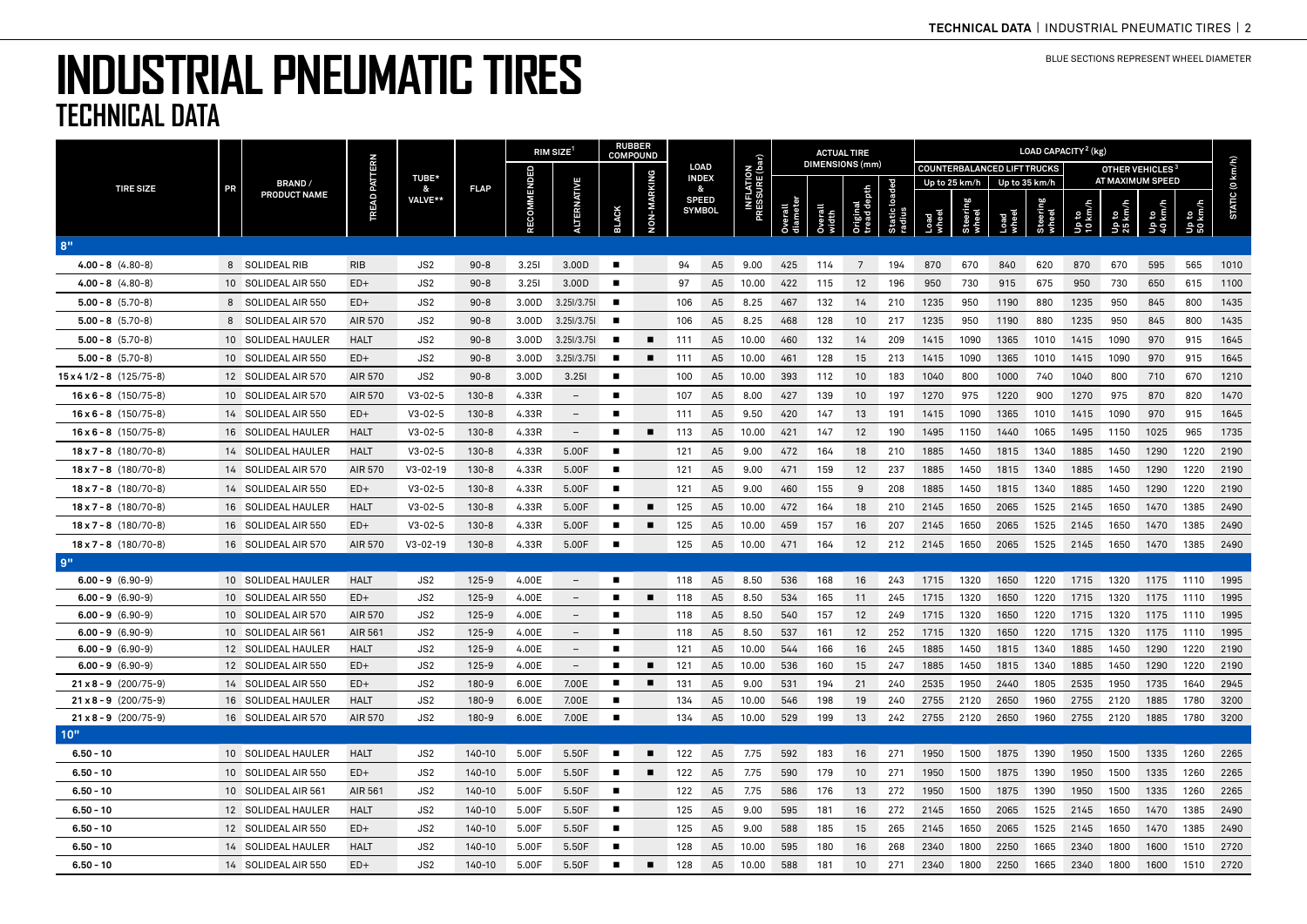|                                                       |    | <b>BRAND/</b><br>PRODUCT NAME | <b>TREAD PATTERN</b> | <b>TUBE*</b><br>&<br>VALVE** |             | <b>RUBBER</b><br>$RIM$ SIZE <sup>1</sup><br><b>COMPOUND</b> |                          |                |                    |                             |                |                                    |                          | <b>ACTUAL TIRE</b>       |                          | LOAD CAPACITY <sup>2</sup> (kg) |               |                   |                                    |                   |                |                             |                  |                |                 |
|-------------------------------------------------------|----|-------------------------------|----------------------|------------------------------|-------------|-------------------------------------------------------------|--------------------------|----------------|--------------------|-----------------------------|----------------|------------------------------------|--------------------------|--------------------------|--------------------------|---------------------------------|---------------|-------------------|------------------------------------|-------------------|----------------|-----------------------------|------------------|----------------|-----------------|
|                                                       |    |                               |                      |                              |             |                                                             |                          |                |                    | <b>LOAD</b><br><b>INDEX</b> |                |                                    |                          | <b>DIMENSIONS</b> (mm)   |                          |                                 |               |                   | <b>COUNTERBALANCED LIFT TRUCKS</b> |                   |                | OTHER VEHICLES <sup>3</sup> |                  |                |                 |
| <b>TIRE SIZE</b>                                      | PR |                               |                      |                              | <b>FLAP</b> |                                                             | ERNATIV                  |                |                    | &<br><b>SPEED</b>           |                | <b>INFLATION<br/>RESSURE (bar)</b> |                          |                          |                          | load                            |               | Up to 25 km/h     |                                    | Up to 35 km/h     |                | AT MAXIMUM SPEED            |                  |                | STATIC (0 km/h) |
|                                                       |    |                               |                      |                              |             | <b>OMME</b>                                                 | Ę                        | <b>BLACK</b>   | <b>NON-MARKING</b> |                             | <b>SYMBOL</b>  |                                    | Overall<br>diamete       |                          | Original<br>tread depth  | Static<br>radius                | Load<br>wheel | Steering<br>wheel | Load<br>wheel                      | Steering<br>wheel | up to<br>10 km | Up to<br>25 km              | Up to<br>40 km/l | op to<br>50 km |                 |
| 10"                                                   |    |                               |                      |                              |             |                                                             |                          |                |                    |                             |                |                                    |                          |                          |                          |                                 |               |                   |                                    |                   |                |                             |                  |                |                 |
| $7.50 - 10$                                           |    | 16 SOLIDEAL AIR 550           | $ED+$                | JS2                          | 140-10      | 5.50F                                                       | 5.00F                    | $\blacksquare$ |                    | 138                         | A <sub>5</sub> | 10.00                              | $\overline{\phantom{m}}$ | $\overline{\phantom{a}}$ | $\overline{\phantom{a}}$ | $\overline{\phantom{0}}$        | 3070          | 2360              | 2950                               | 2185              | 3070           | 2360                        | 2100             | 1980           | 3565            |
| $23 \times 9 - 10$ (225/75-10)                        |    | 16 SOLIDEAL AIR 570           | AIR 570              | JS <sub>2</sub>              | 180-10      | 6.50F                                                       | $\overline{\phantom{0}}$ | п              |                    | 137                         | A <sub>5</sub> | 8.00                               | 590                      | 214                      | 14                       | 270                             | 2990          | 2300              | 2875                               | 2130              | 2990           | 2300                        | 2045             | 1930           | 3475            |
| $23 \times 9 - 10$ (225/75-10)                        |    | 18 SOLIDEAL AIR 550           | $ED+$                | JS2                          | 180-10      | 6.50F                                                       | $\overline{\phantom{a}}$ | п              | п                  | 139                         | A <sub>5</sub> | 9.00                               | 580                      | 232                      | 20                       | 263                             | 3160          | 2430              | 3040                               | 2250              | 3160           | 2430                        | 2165             | 2040           | 3670            |
| $23 \times 9 - 10$ (225/75-10)                        |    | 18 SOLIDEAL AIR 570           | AIR 570              | $V3 - 02 - 07$               | 180-10      | 6.50F                                                       | $\overline{\phantom{a}}$ | п              |                    | 139                         | A <sub>5</sub> | 9.00                               | 594                      | 216                      | 15                       | 271                             | 3160          | 2430              | 3040                               | 2250              | 3160           | 2430                        | 2165             | 2040           | 3670            |
| $23 \times 9 - 10$ (225/75-10)                        |    | 20 SOLIDEAL HAULER            | <b>HALT</b>          | JS2                          | 180-10      | 6.50F                                                       | $\qquad \qquad -$        | п              |                    | 142                         | A <sub>5</sub> | 10.00                              | 579                      | 235                      | 15                       | 261                             | 3445          | 2650              | 3315                               | 2450              | 3445           | 2650                        | 2360             | 2225           | 4000            |
| 12"                                                   |    |                               |                      |                              |             |                                                             |                          |                |                    |                             |                |                                    |                          |                          |                          |                                 |               |                   |                                    |                   |                |                             |                  |                |                 |
| $23 \times 10 - 12$ (250/55-12)                       |    | 16 SOLIDEAL HAULER            | <b>HALT</b>          | JS2                          | 210-12      | 8.00G                                                       | $\overline{\phantom{a}}$ | п              |                    | 139                         | A <sub>5</sub> | 8.00                               | 604                      | 247                      | 18                       | 274                             | 3160          | 2430              | 3040                               | 2250              | 3160           | 2430                        | 2165             | 2040           | 3670            |
| $23 \times 10 - 12$ (250/55-12)                       |    | 16 SOLIDEAL AIR 550           | $ED+$                | JS2                          | 210-12      | 8.00G                                                       | $\qquad \qquad -$        | п              |                    | 139                         | A <sub>5</sub> | 8.00                               | 591                      | 239                      | 14                       | 270                             | 3160          | 2430              | 3040                               | 2250              | 3160           | 2430                        | 2165             | 2040           | 3670            |
| $27 \times 10 - 12$ (250/75-12)                       |    | 14 SOLIDEAL HAULER            | <b>HALT</b>          | $V3 - 02 - 5$                | 210-12      | 8.00G                                                       | $\overline{\phantom{0}}$ | п              |                    | 143                         | A <sub>5</sub> | 7.00                               | 679                      | 251                      | 22                       | 303                             | 3545          | 2725              | 3405                               | 2520              | 3545           | 2725                        | 2425             | 2290           | 4115            |
| $27 \times 10 - 12$ (250/75-12)                       |    | 20 SOLIDEAL HAULER            | <b>HALT</b>          | $V3 - 02 - 5$                | 210-12      | 8.00G                                                       |                          | п              |                    | 152                         | A <sub>5</sub> | 10.00                              | 674                      | 249                      | 22                       | 305                             | 4615          | 3550              | 4440                               | 3285              | 4615           | 3550                        | 3160             | 2980           | 5360            |
| $27 \times 10 - 12$ (250/75-12)                       |    | 20 SOLIDEAL AIR 550           | $ED+$                | $V3 - 02 - 5$                | 210-12      | 8.00G                                                       |                          |                |                    | 152                         | A <sub>5</sub> | 10.00                              | 680                      | 254                      | 14                       | 304                             | 4615          | 3550              | 4440                               | 3285              | 4615           | 3550                        | 3160             | 2980           | 5360            |
| $27 \times 10 - 12$ (250/75-12)                       |    | 24 SOLIDEAL HAULER            | <b>HALT</b>          | $V3 - 02 - 5$                | 210-12      | 8.00G                                                       | $\overline{\phantom{0}}$ | п              |                    | 158                         | A <sub>5</sub> | 10.00                              | 674                      | 249                      | 22                       | 305                             | 5525          | 4250              | 5315                               | 3930              | 5525           | 4250                        | 3785             | 3570           | 6420            |
| $7.00 - 12$                                           |    | 12 SOLIDEAL HAULER            | <b>HALT</b>          | <b>TR75A</b>                 | 135-12      | 5.00S                                                       | $\overline{\phantom{a}}$ | п              |                    | 133                         | A <sub>5</sub> | 8.50                               | 680                      | 194                      | 17                       | 311                             | 2680          | 2060              | 2575                               | 1905              | 2680           | 2060                        | 1835             | 1730           | 3110            |
| $7.00 - 12$                                           |    | 12 SOLIDEAL AIR 550           | $ED+$                | <b>TR75A</b>                 | 135-12      | 5.00S                                                       | $\overline{\phantom{a}}$ |                | п                  | 133                         | A <sub>5</sub> | 8.50                               | 675                      | 194                      | 16                       | 305                             | 2680          | 2060              | 2575                               | 1905              | 2680           | 2060                        | 1835             | 1730           | 3110            |
| $7.00 - 12$                                           |    | 14 SOLIDEAL HAULER            | <b>HALT</b>          | <b>TR75A</b>                 | 135-12      | 5.00S                                                       | $\qquad \qquad -$        |                |                    | 134                         | A <sub>5</sub> | 9.00                               | 680                      | 195                      | 17                       | 310                             | 2755          | 2120              | 2650                               | 1960              | 2755           | 2120                        | 1885             | 1780           | 3200            |
| $7.00 - 12$                                           |    | 14 SOLIDEAL AIR 561           | AIR 561              | <b>TR75A</b>                 | 135-12      | 5.00S                                                       | $\overline{\phantom{0}}$ | п              |                    | 134                         | A <sub>5</sub> | 9.00                               | 672                      | 185                      | 14                       | 312                             | 2755          | 2120              | 2650                               | 1960              | 2755           | 2120                        | 1885             | 1780           | 3200            |
| $7.00 - 12$                                           |    | 14 SOLIDEAL AIR 550           | $ED+$                | <b>TR75A</b>                 | 135-12      | 5.00S                                                       | $\qquad \qquad -$        | п              | п                  | 134                         | A <sub>5</sub> | 9.00                               | 677                      | 194                      | 12                       | 312                             | 2755          | 2120              | 2650                               | 1960              | 2755           | 2120                        | 1885             | 1780           | 3200            |
| $7.00 - 12$                                           |    | 16 SOLIDEAL HAULER            | <b>HALT</b>          | <b>TR75A</b>                 | 135-12      | 5.00S                                                       | $\overline{\phantom{0}}$ | п              |                    | 136                         | A <sub>5</sub> | 10.00                              | 684                      | 195                      | 18                       | 310                             | 2910          | 2240              | 2800                               | 2070              | 2910           | 2240                        | 1995             | 1880           | 3380            |
| $7.00 - 12$                                           |    | 16 SOLIDEAL AIR 550           | $ED+$                | <b>TR75A</b>                 | 135-12      | 5.00S                                                       | $\overline{\phantom{0}}$ | п              |                    | 136                         | A <sub>5</sub> | 10.00                              | 669                      | 191                      | 12                       | 309                             | 2910          | 2240              | 2800                               | 2070              | 2910           | 2240                        | 1995             | 1880           | 3380            |
| 13"                                                   |    |                               |                      |                              |             |                                                             |                          |                |                    |                             |                |                                    |                          |                          |                          |                                 |               |                   |                                    |                   |                |                             |                  |                |                 |
| $23 \times 5$ (5.00-13)                               |    | 10 SOLIDEAL AIR 550           | $ED+$                | JS2                          | 130-13      | 3.75P                                                       |                          |                | п                  | 122                         | A <sub>5</sub> | 7.75                               |                          | $\overline{\phantom{a}}$ |                          | $\overline{\phantom{a}}$        | 1950          | 1500              | 1875                               | 1390              | 1950           | 1500                        | 1335             | 1260           | 2265            |
| $15"$                                                 |    |                               |                      |                              |             |                                                             |                          |                |                    |                             |                |                                    |                          |                          |                          |                                 |               |                   |                                    |                   |                |                             |                  |                |                 |
| $355 / 45 - 15 (28 \times 12.5 - 15)$                 |    | 24 SOLIDEAL AIR 550           | $ED+$                | $V3 - 02 - 10$               | 260-15      | 9.75                                                        |                          | п              |                    | 159                         | A <sub>5</sub> | 10.00                              | $\overline{\phantom{a}}$ | $\overline{\phantom{a}}$ | $\overline{\phantom{a}}$ | $\overline{\phantom{a}}$        | 5690          | 4375              | 5470                               | 4045              | 5690           | 4375                        | 3895             | 3675           | 6605            |
| $355/45 - 15$ (28x12.5-15)                            |    | 24 SOLIDEAL HAULER            | <b>HALT</b>          | $V3 - 02 - 10$               | 260-15      | 9.75                                                        | $\overline{\phantom{0}}$ | п              |                    | 159                         | A <sub>5</sub> | 10.00                              | 696                      | 291                      | 17                       | 315                             | 5690          | 4375              | 5470                               | 4045              | 5690           | 4375                        | 3895             | 3675           | 6605            |
| $355/65 - 15$ (32x12.1-15)                            |    | 24 SOLIDEAL AIR 550           | $ED+$                | <b>TR78A</b>                 | 260-15      | 9.75                                                        | $\qquad \qquad -$        | п              |                    | 170                         | A <sub>5</sub> | 10.00                              | $\overline{\phantom{m}}$ | $\overline{\phantom{0}}$ | $\overline{\phantom{m}}$ | $\qquad \qquad -$               | 7800          | 6000              | 7500                               | 5550              | 7800           | 6000                        | 5340             | 5040           | 9060            |
| $355/65 - 15$ (32x12.1-15)                            |    | 24 SOLIDEAL HAULER            | <b>HALT</b>          | TR78A                        | 260-15      | 9.75                                                        | $\overline{\phantom{0}}$ | п              |                    | 170                         | A <sub>5</sub> | 10.00                              | 806                      | 314                      | 28                       | 353                             | 7800          | 6000              | 7500                               | 5550              | 7800           | 6000                        | 5340             | 5040           | 9060            |
| $28 \times 9 - 15$ (8.15-15 & 225/75-15)              |    | 14 SOLIDEAL HAULER            | <b>HALT</b>          | $V3 - 02 - 08$               | 180-15 HD   | 7.00                                                        | $\overline{\phantom{a}}$ | п              |                    | 146                         | A <sub>5</sub> | 10.00                              | 705                      | 218                      | 17                       | 322                             | 3900          | 3000              | 3750                               | 2775              | 3900           | 3000                        | 2670             | 2520           | 4530            |
| $28 \times 9 - 15$ (8.15-15 & 225/75-15)              |    | 14 SOLIDEAL AIR 550           | $ED+$                | V3-02-08 180-15 HD           |             | 7.00                                                        | $\overline{\phantom{a}}$ | п              | $\blacksquare$     | 146                         | A <sub>5</sub> | 10.00                              | 710                      | 226                      | 14                       | 329                             | 3900          | 3000              | 3750                               | 2775              | 3900           | 3000                        | 2670             | 2520           | 4530            |
| $28 \times 9 - 15$ (8.15-15 & 225/75-15)              |    | 14 SOLIDEAL AIR 570           | AIR 570              | $V3 - 02 - 08$               | 180-15 HD   | 7.00                                                        | $\overline{\phantom{0}}$ | п              |                    | 146                         | A <sub>5</sub> | 10.00                              | 707                      | 211                      | 14                       | 327                             | 3900          | 3000              | 3750                               | 2775              | 3900           | 3000                        | 2670             | 2520           | 4530            |
| $28 \times 9 - 15$ (8.15-15 & 225/75-15)              |    | 16 SOLIDEAL AIR 550           | $ED+$                | V3-02-08 180-15 HD           |             | 7.00                                                        |                          |                |                    | 146                         | A <sub>5</sub> | 10.00                              | 707                      | 223                      | 19                       | 326                             | 3900          | 3000              | 3750                               | 2775              | 3900           | 3000                        | 2670             | 2520           | 4530            |
| 28 x 9 - 15 (8.15-15 & 225/75-15) 18 SOLIDEAL AIR 570 |    |                               | AIR 570              | V3-02-08 180-15 HD           |             | 7.00                                                        |                          | п              |                    | 146                         | A <sub>5</sub> | 10.00                              | 707                      | 211                      | 14                       | 329                             | 3900          | 3000              | 3750                               | 2775              | 3900           | 3000                        | 2670             | 2520           | 4530            |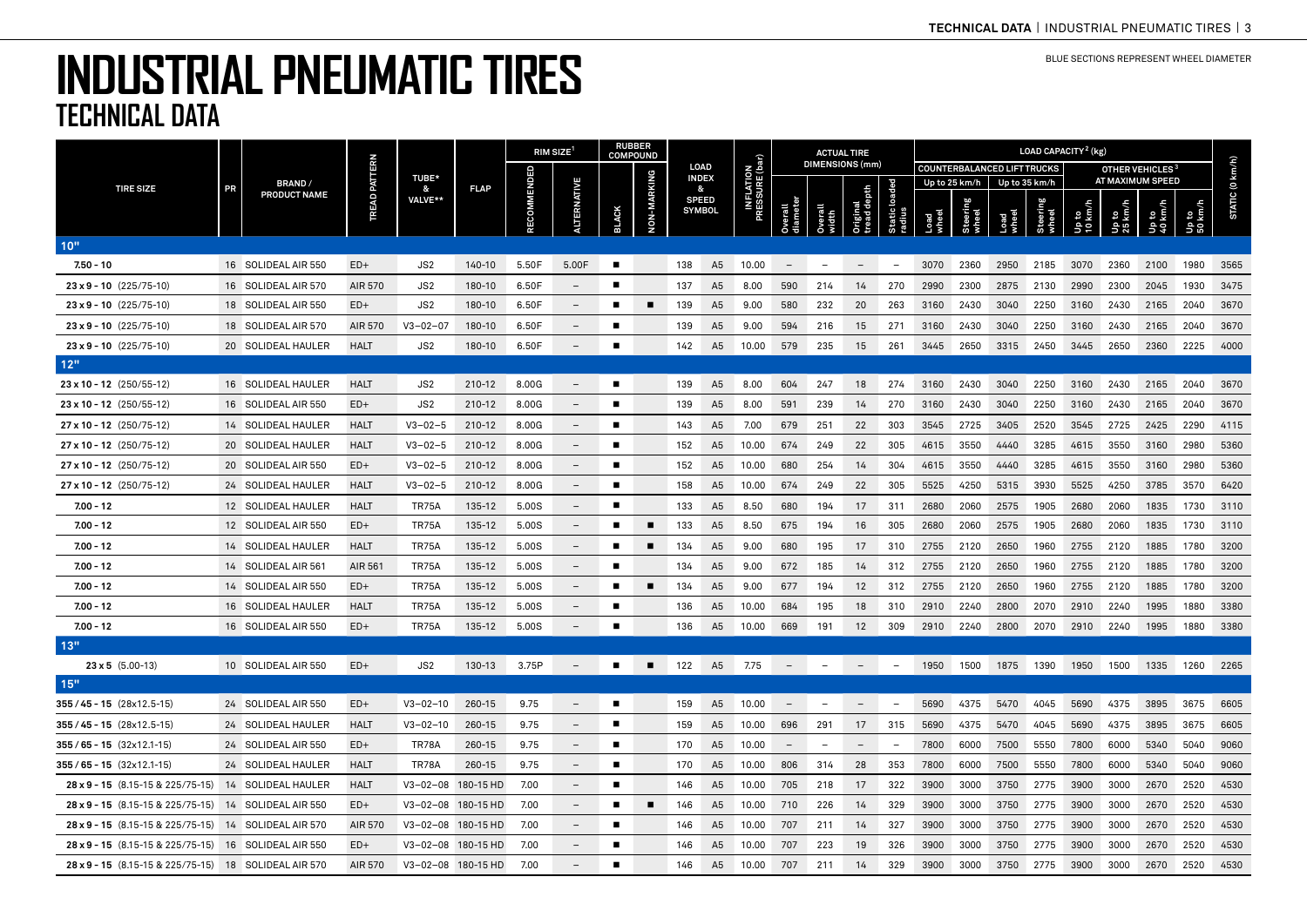|                           |    | <b>BRAND/</b><br>PRODUCT NAME | PATTERN         | <b>TUBE*</b><br>& | <b>FLAP</b> | RIM SIZE |                          | <b>RUBBER</b><br><b>COMPOUND</b> |                |     |                               | ar)                              |                          |                          | <b>ACTUAL TIRE</b>       |                          | LOAD CAPACITY <sup>2</sup> (kg) |                   |                                    |                   |                             |                |                  |      |                 |
|---------------------------|----|-------------------------------|-----------------|-------------------|-------------|----------|--------------------------|----------------------------------|----------------|-----|-------------------------------|----------------------------------|--------------------------|--------------------------|--------------------------|--------------------------|---------------------------------|-------------------|------------------------------------|-------------------|-----------------------------|----------------|------------------|------|-----------------|
|                           |    |                               |                 |                   |             |          |                          |                                  |                |     | <b>LOAD</b><br><b>INDEX</b>   |                                  |                          | <b>DIMENSIONS</b> (mm)   |                          |                          |                                 |                   | <b>COUNTERBALANCED LIFT TRUCKS</b> |                   | OTHER VEHICLES <sup>3</sup> |                |                  |      |                 |
| <b>TIRE SIZE</b>          | PR |                               |                 |                   |             |          |                          |                                  |                | &   |                               | <b>INFLATION</b><br>PRESSURE (ba |                          |                          |                          |                          |                                 | Up to 25 km/h     |                                    | Up to 35 km/h     |                             |                | AT MAXIMUM SPEED |      |                 |
|                           |    |                               | TREAD I         | VALVE**           |             |          | <b>ALTERNATIVE</b>       | <b>BLACK</b>                     | NON-MARKING    |     | <b>SPEED</b><br><b>SYMBOL</b> |                                  | Overall<br>diameter      |                          | Original<br>tread de     | Static loaded<br>radius  | Load<br>wheel                   | Steering<br>wheel | Load<br>wheel                      | Steering<br>wheel | 10 km<br>10 km              | Up to<br>25 km | Up to<br>40 km/h |      | STATIC (0 km/h) |
| 15"                       |    |                               |                 |                   |             |          |                          |                                  |                |     |                               |                                  |                          |                          |                          |                          |                                 |                   |                                    |                   |                             |                |                  |      |                 |
| $250 - 15$ (250/70-15)    |    | 16 SOLIDEAL AIR 550           | $ED+$           | TR77A             | 180-15 HD   | 7.50     | 7.00                     | $\blacksquare$                   |                | 150 | A <sub>5</sub>                | 8.25                             | 734                      | 238                      | 13                       | 338                      | 4355                            | 3350              | 4190                               | 3100              | 4355                        | 3350           | 2980             | 2815 | 5060            |
| $250 - 15$ (250/70-15)    |    | 16 SOLIDEAL HAULER            | <b>HALT</b>     | TR77A             | 180-15 HD   | 7.50     | 7.00                     | п                                |                | 150 | A <sub>5</sub>                | 8.25                             | 743                      | 226                      | 19                       | 337                      | 4355                            | 3350              | 4190                               | 3100              | 4355                        | 3350           | 2980             | 2815 | 5060            |
| $250 - 15$ (250/70-15)    |    | 18 SOLIDEAL AIR 550           | $ED+$           | TR77A             | 180-15 HD   | 7.50     | 7.00                     | п                                | п              | 153 | A <sub>5</sub>                | 9.50                             | 735                      | 231                      | 21                       | 336                      | 4745                            | 3650              | 4565                               | 3375              | 4745                        | 3650           | 3250             | 3065 | 5510            |
| $250 - 15$ (250/70-15)    |    | 20 SOLIDEAL HAULER            | HALT            | TR77A             | 180-15 HD   | 7.50     | 7.00                     | п                                | ■              | 155 | A <sub>5</sub>                | 10.00                            | 733                      | 231                      | 23                       | 337                      | 5040                            | 3875              | 4845                               | 3585              | 5040                        | 3875           | 3450             | 3255 | 5850            |
| $300 - 15$ (315/70-15)    |    | 18 SOLIDEAL HAULER            | <b>HALT</b>     | <b>TR78A</b>      | 180-15 HD   | 8.00     | $\overline{\phantom{0}}$ | п                                |                | 160 | A <sub>5</sub>                | 7.50                             | 850                      | 278                      | 25                       | 384                      | 5850                            | 4500              | 5625                               | 4165              | 5850                        | 4500           | 4005             | 3780 | 6795            |
| $300 - 15$ (315/70-15)    |    | 18 SOLIDEAL AIR 550           | $ED+$           | <b>TR78A</b>      | 180-15 HD   | 8.00     | $\overline{\phantom{a}}$ | п                                | $\blacksquare$ | 160 | A <sub>5</sub>                | 7.50                             | 833                      | 287                      | 19                       | 377                      | 5850                            | 4500              | 5625                               | 4165              | 5850                        | 4500           | 4005             | 3780 | 6795            |
| $300 - 15$ (315/70-15)    |    | 20 SOLIDEAL HAULER            | <b>HALT</b>     | <b>TR78A</b>      | 180-15 HD   | 8.00     | $\overline{\phantom{a}}$ | п                                |                | 164 | A <sub>5</sub>                | 9.00                             | 834                      | 282                      | 26                       | 375                      | 6500                            | 5000              | 6250                               | 4625              | 6500                        | 5000           | 4450             | 4200 | 7550            |
| $300 - 15$ (315/70-15)    |    | 22 SOLIDEAL HAULER            | <b>HALT</b>     | <b>TR78A</b>      | 180-15 HD   | 8.00     | $\qquad \qquad -$        | п                                | п              | 165 | A <sub>5</sub>                | 10.00                            | 834                      | 282                      | 26                       | 377                      | 6695                            | 5150              | 6440                               | 4765              | 6695                        | 5150           | 4585             | 4325 | 7775            |
| $300 - 15$ (315/70-15)    |    | 22 SOLIDEAL AIR 550           | $ED+$           | <b>TR78A</b>      | 180-15 HD   | 8.00     | $\overline{\phantom{0}}$ | п                                |                | 165 | A <sub>5</sub>                | 10.00                            | $\qquad \qquad -$        | $\overline{\phantom{a}}$ | $\overline{\phantom{a}}$ | $\overline{\phantom{a}}$ | 6695                            | 5150              | 6440                               | 4765              | 6695                        | 5150           | 4585             | 4325 | 7775            |
| 315/85-15                 |    | 20 SOLIDEAL HAULER            | <b>HALT</b>     | TR78A             | 180-15 HD   | 7.50     | $\overline{\phantom{a}}$ | п                                |                | 172 | A <sub>5</sub>                | 9.50                             | 908                      | 290                      | 26                       | 397                      | 8190                            | 6300              | 7875                               | 5830              | 8190                        | 6300           | 5605             | 5290 | 9515            |
| $7.00 - 15$               |    | 14 SOLIDEAL HAULER            | <b>HALT</b>     | <b>TR75A</b>      | 180-15      | 5.50     | 5.00                     | п                                |                | 140 | A <sub>5</sub>                | 9.00                             | 734                      | 190                      | 22                       | 334                      | 3350                            | 2575              | 3220                               | 2380              | 3350                        | 2575           | 2235             | 2110 | 3890            |
| $7.00 - 15$               |    | 14 SOLIDEAL AIR 561           | AIR 561         | <b>TR75A</b>      | 180-15      | 5.50     | 5.00                     | п                                |                | 140 | A <sub>5</sub>                | 9.00                             | 755                      | 196                      | 16                       | 353                      | 3350                            | 2575              | 3220                               | 2380              | 3350                        | 2575           | 2235             | 2110 | 3890            |
| $7.00 - 15$               |    | 14 SOLIDEAL AIR 550           | $ED+$           | <b>TR75A</b>      | 180-15      | 5.50     | 5.00                     | п                                |                | 140 | A <sub>5</sub>                | 9.00                             | 762                      | 202                      | 17                       | 344                      | 3350                            | 2575              | 3220                               | 2380              | 3350                        | 2575           | 2235             | 2110 | 3890            |
| $7.50 - 15$               |    | 14 SOLIDEAL HAULER            | <b>HALT</b>     | <b>TR75A</b>      | 180-15      | 6.00     | 5.50/6.50                | п                                |                | 144 | A <sub>5</sub>                | 9.25                             | 781                      | 212                      | 20                       | 356                      | 3640                            | 2800              | 3500                               | 2590              | 3640                        | 2800           | 2490             | 2350 | 4230            |
| $7.50 - 15$               |    | 14 SOLIDEAL AIR 550           | $ED+$           | <b>TR75A</b>      | 180-15      | 6.00     | 5.50/6.50                | п                                |                | 144 | A <sub>5</sub>                | 9.25                             | 784                      | 212                      | 20                       | 357                      | 3640                            | 2800              | 3500                               | 2590              | 3640                        | 2800           | 2490             | 2350 | 4230            |
| $8.25 - 15$ (7.50-15(32)) |    | 14 SOLIDEAL HAULER            | <b>HALT</b>     | <b>TR77A</b>      | 180-15      | 6.50     | 6.00/7.00                | п                                |                | 149 | A <sub>5</sub>                | 8.00                             | 841                      | 246                      | 19                       | 380                      | 4225                            | 3250              | 4065                               | 3005              | 4225                        | 3250           | 2895             | 2730 | 4910            |
| $8.25 - 15$ (7.50-15(32)) |    | 14 SOLIDEAL AIR 550           | $ED+$           | TR77A             | 180-15      | 6.50     | 6.00/7.00                | п                                | ٠              | 149 | A <sub>5</sub>                | 8.00                             | 846                      | 251                      | 13                       | 390                      | 4225                            | 3250              | 4065                               | 3005              | 4225                        | 3250           | 2895             | 2730 | 4910            |
| $8.25 - 15$ (7.50-15(32)) |    | 16 SOLIDEAL HAULER            | HALT            | TR77A             | 180-15      | 6.50     | 6.00/7.00                |                                  |                | 152 | A <sub>5</sub>                | 9.25                             | 841                      | 246                      | 23                       | 380                      | 4615                            | 3550              | 4440                               | 3285              | 4615                        | 3550           | 3160             | 2980 | 5360            |
| $8.25 - 15$ (7.50-15(32)) |    | 16 SOLIDEAL AIR 550           | $ED+$           | TR77A             | 180-15      | 6.50     | 6.00/7.00                |                                  | п              | 152 | A <sub>5</sub>                | 9.25                             | 845                      | 252                      | 19                       | 380                      | 4615                            | 3550              | 4440                               | 3285              | 4615                        | 3550           | 3160             | 2980 | 5360            |
| $8.25 - 15$ (7.50-15(32)) |    | 18 SOLIDEAL HAULER            | <b>HALT</b>     | TR77A             | 180-15      | 6.50     | 6.00/7.00                | п                                |                | 153 | A <sub>5</sub>                | 10.00                            | 841                      | 246                      | 19                       | 381                      | 4745                            | 3650              | 4565                               | 3375              | 4745                        | 3650           | 3250             | 3065 | 5510            |
| 16"                       |    |                               |                 |                   |             |          |                          |                                  |                |     |                               |                                  |                          |                          |                          |                          |                                 |                   |                                    |                   |                             |                |                  |      |                 |
| $7.50 - 16$               |    | 12 SOLIDEAL AIR 550           | $ED+$           | <b>TR75A</b>      | 180-16      | 6.0      | 5.0/5.50                 | п                                |                | 144 | A <sub>5</sub>                | 8.00                             | $\overline{\phantom{a}}$ | $\sim$                   | $ \,$                    | $\overline{\phantom{a}}$ | 3640                            | 2800              | 3500                               | 2590              | 3640                        | 2800           | 2490             | 2350 | 4230            |
| 16.5"                     |    |                               |                 |                   |             |          |                          |                                  |                |     |                               |                                  |                          |                          |                          |                          |                                 |                   |                                    |                   |                             |                |                  |      |                 |
| $8.00 - 16.5$             |    | 10 SOLIDEAL AIR 561           | AIR 561         | <b>TBLS</b>       |             | 6.75     |                          | $\blacksquare$                   |                | 121 | A <sub>5</sub>                | 5.60                             | 740                      | 225                      | 16                       | $\overline{\phantom{m}}$ | 1885                            | 1450              | 1815                               | 1340              | 1885                        | 1450           | 1290             | 1220 | 2190            |
| $8.75 - 16.5$             |    | 10 SOLIDEAL AIR 561           | AIR 561         | <b>TBLS</b>       | $\sim$      | 6.75     | $\equiv$                 | $\blacksquare$                   |                | 124 | A <sub>5</sub>                | 5.25                             | 757                      | 224                      | 18                       | $\overline{\phantom{a}}$ | 2080                            | 1600              | 2000                               | 1480              | 2080                        | 1600           | 1425             | 1345 | 2415            |
| $9.50 - 16.5$             |    | 10 SOLIDEAL AIR 561           | AIR 561         | <b>TBLS</b>       | $\sim$      | 6.75     | $\overline{\phantom{a}}$ | $\blacksquare$                   |                | 127 | A <sub>5</sub>                | 5.00                             | 799                      | 253                      | 19                       | $\overline{\phantom{a}}$ | 2275                            | 1750              | 2190                               | 1620              | 2275                        | 1750           | 1560             | 1470 | 2645            |
| 20"                       |    |                               |                 |                   |             |          |                          |                                  |                |     |                               |                                  |                          |                          |                          |                          |                                 |                   |                                    |                   |                             |                |                  |      |                 |
| $9.00 - 20$               |    | 14 SOLIDEAL AIR 550           | $ED+$           | $V3 - 02 - 14$    | $200 - 20$  | 7.00     | 6.50/7.50                | п                                |                | 160 | A <sub>5</sub>                | 9.00                             | 1046                     | 286                      | 23                       | 476                      | 5850                            | 4500              | 5625                               | 4165              | 5850                        | 4500           | 4005             | 3780 | 6795            |
| $10.00 - 20$              |    | 16 SOLIDEAL HAULER            | <b>HALT</b>     | $V3 - 02 - 14$    | 200-20      | 7.50     | 7,00/8,00                | п                                | ■              | 164 | A <sub>5</sub>                | 9.00                             | 1088                     | 283                      | 30                       | 496                      | 6500                            | 5000              | 6250                               | 4625              | 6500                        | 5000           | 4450             | 4200 | 7550            |
| $10.00 - 20$              |    | 16 SOLIDEAL HAULER            | HA SM           | $V3 - 02 - 14$    | 200-20      | 7.50     | 7.00/8.00                | п                                |                | 164 | A <sub>5</sub>                | 9.00                             | 1085                     | 288                      | $\overline{\phantom{a}}$ | 499                      | 6500                            | 5000              | 6250                               | 4625              | 6500                        | 5000           | 4450             | 4200 | 7550            |
| $10.00 - 20$              |    | 16 SOLIDEAL HAULER            | <b>HA HA TR</b> | $V3 - 02 - 14$    | 200-20      | 7.50     | 7.00/8.00                | п                                |                | 164 | A <sub>5</sub>                | 9.00                             | 1085                     | 288                      | 30                       | 498                      | 6500                            | 5000              | 6250                               | 4625              | 6500                        | 5000           | 4450             | 4200 | 7550            |
| $10.00 - 20$              |    | 16 SOLIDEAL AIR 550           | $ED+$           | $V3 - 02 - 14$    | 200-20      | 7.50     | 7.00/8.00                | п                                |                | 164 | A <sub>5</sub>                | 9.00                             | 1065                     | 286                      | 13                       | 494                      | 6500                            | 5000              | 6250                               | 4625              | 6500                        | 5000           | 4450             | 4200 | 7550            |
| $10.00 - 20$              |    | 20 SOLIDEAL AIR 550           | $ED+$           | $V3 - 02 - 14$    | $200 - 20$  | 7.50     | 7.00/8.00                |                                  |                | 166 | A <sub>5</sub>                | 10.00                            | $\overline{\phantom{a}}$ | $\equiv$                 | $\equiv$                 | $\overline{a}$           | 6890                            | 5300              | 6625                               | 4905              | 6890                        | 5300           | 4715             | 4450 | 8005            |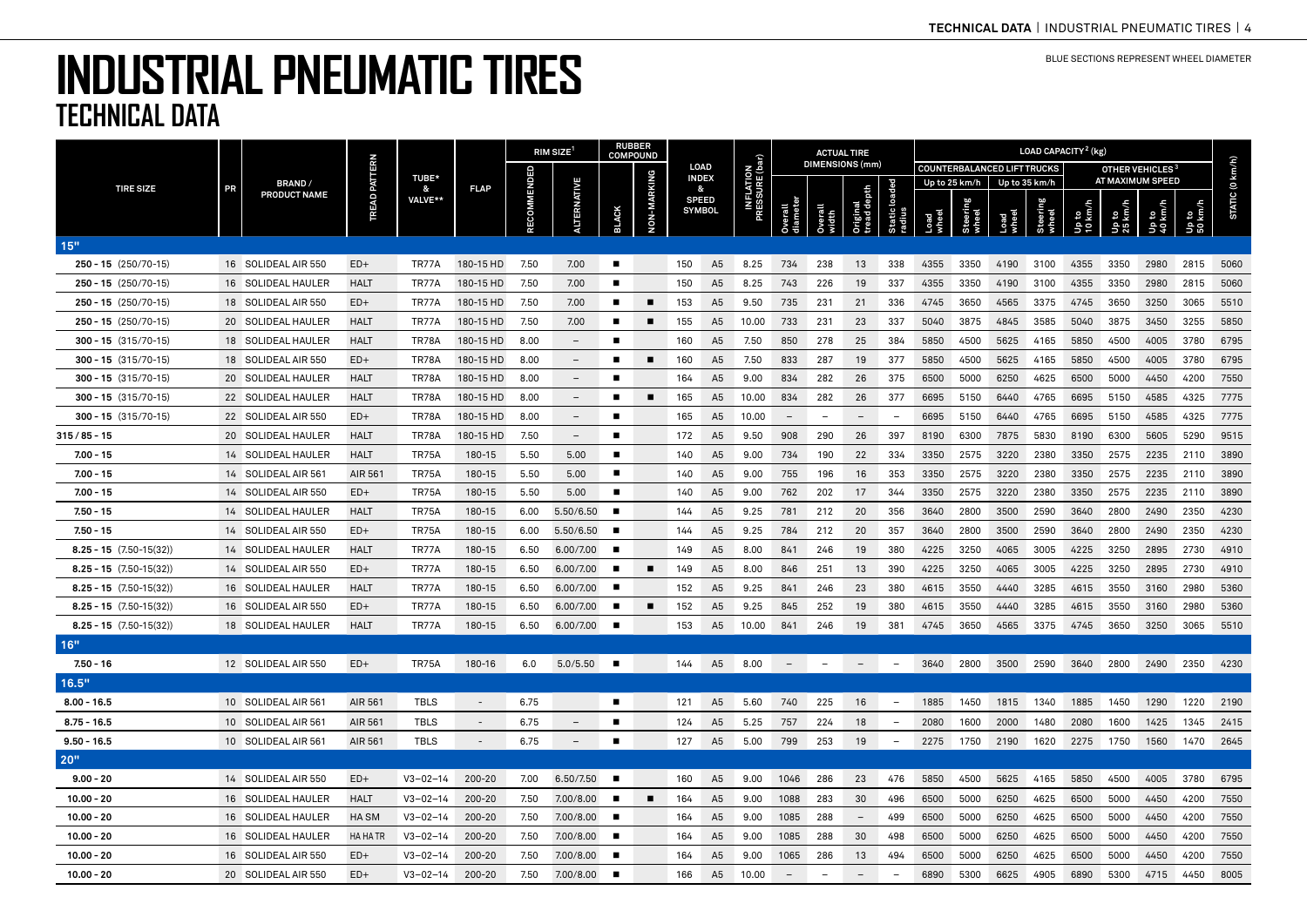# **INDUSTRIAL PNEUMATIC TIRES TECHNICAL DATA**

|                  |    | <b>BRAND/</b><br>PRODUCT NAME |             |                       |                          |             | $RIM$ SIZE <sup>1</sup> |                | <b>RUBBER</b><br><b>COMPOUND</b> |                             |                               |                                     |                          |                          | <b>ACTUAL TIRE</b>       |                         | LOAD CAPACITY <sup>2</sup> (kg)    |                   |               |                   |                             |                  |                  |                  |                 |
|------------------|----|-------------------------------|-------------|-----------------------|--------------------------|-------------|-------------------------|----------------|----------------------------------|-----------------------------|-------------------------------|-------------------------------------|--------------------------|--------------------------|--------------------------|-------------------------|------------------------------------|-------------------|---------------|-------------------|-----------------------------|------------------|------------------|------------------|-----------------|
|                  |    |                               | PATTERN     |                       |                          |             |                         |                |                                  | <b>LOAD</b><br><b>INDEX</b> |                               | <b>INFLATION<br/>PRESSURE (bar)</b> |                          |                          | <b>DIMENSIONS</b> (mm)   |                         | <b>COUNTERBALANCED LIFT TRUCKS</b> |                   |               |                   | OTHER VEHICLES <sup>3</sup> |                  |                  |                  |                 |
| <b>TIRE SIZE</b> | PR |                               |             | TUBE*<br>&<br>VALVE** | <b>FLAP</b>              |             |                         |                |                                  | &                           |                               |                                     |                          |                          |                          |                         |                                    | Up to 25 km/h     |               | Up to 35 km/h     |                             | AT MAXIMUM SPEED |                  |                  |                 |
|                  |    |                               | TREAD       |                       |                          | RECOMMENDED | <b>ALTERNATIVE</b>      | <b>BLACK</b>   | NON-MARKING                      |                             | <b>SPEED</b><br><b>SYMBOL</b> |                                     | Overall<br>diameter      | Overall<br>width         | Original<br>tread depth  | Static loaded<br>radius | Load<br>wheel                      | Steering<br>wheel | Load<br>wheel | Steering<br>wheel | Up to<br>10 km/h            | Up to<br>25 km/h | Սբ to<br>40 km/h | Up to<br>50 km/h | STATIC (0 km/h) |
| 20"              |    |                               |             |                       |                          |             |                         |                |                                  |                             |                               |                                     |                          |                          |                          |                         |                                    |                   |               |                   |                             |                  |                  |                  |                 |
| $11.00 - 20$     |    | 16 SOLIDEAL HAULER            | <b>HALT</b> | $V3 - 02 - 14$        | 200-20                   | 8.00        | 7.50/8.50               | $\blacksquare$ |                                  | 167                         | A5                            | 9.00                                | 1089                     | 302                      | 32                       | 507                     | 7085                               | 5450              | 6815          | 5040              | 7085                        | 5450             | 4850             | 4580             | 8230            |
| $11.00 - 20$     |    | 16 SOLIDEAL AIR 550           | $ED+$       | $V3 - 02 - 14$        | 200-20                   | 8.00        | 7.50/8.50               |                |                                  | 167                         | A <sub>5</sub>                | 9.00                                |                          | $\overline{\phantom{a}}$ | $\overline{\phantom{a}}$ |                         | 7085                               | 5450              | 6815          | 5040              | 7085                        | 5450             | 4850             | 4580             | 8230            |
| $11.00 - 20$     |    | 18 SOLIDEAL HAULER            | <b>HALT</b> | $V3 - 02 - 14$        | 200-20                   | 8.00        | 7.50/8.50               |                |                                  | 170                         | A5                            | 10.00                               | 1089                     | 302                      | 32                       | 495                     | 7800                               | 6000              | 7500          | 5550              | 7800                        | 6000             | 5340             | 5040             | 9060            |
| $12.00 - 20$     |    | 18 SOLIDEAL HAULER            | <b>HALT</b> | $V3 - 02 - 14$        | 200-20                   | 8.50        | 8.00/9.00               | п              |                                  | 172                         | A <sub>5</sub>                | 9.00                                | 1150                     | 330                      | 36                       | 524                     | 8190                               | 6300              | 7875          | 5830              | 8190                        | 6300             | 5605             | 5290             | 9515            |
| $12.00 - 20$     |    | 20 SOLIDEAL HAULER            | <b>HALT</b> | $V3 - 02 - 14$        | 200-20                   | 8.50        | 8.00/9.00               |                | п                                | 176                         | A <sub>5</sub>                | 10.00                               | 1150                     | 317                      | 36                       | 517                     | 9230                               | 7100              | 8875          | 6570              | 9230                        | 7100             | 6320             | 5965             | 10720           |
| $12.00 - 20$     |    | 20 SOLIDEAL HAULER            | HA SM       | $V3 - 02 - 14$        | 200-20                   | 8.50        | 8.00/9.00               | $\blacksquare$ |                                  | 176                         | A5                            | 10.00                               | 1145                     | 321                      | $\overline{\phantom{a}}$ | 528                     | 9230                               | 7100              | 8875          | 6570              | 9230                        | 7100             | 6320             | 5965             | 10720           |
| $12.00 - 20$     |    | 20 SOLIDEAL HAULER            | HA HA TR    | $V3 - 02 - 14$        | 200-20                   | 8.50        | 8.00/9.00               | п              |                                  | 176                         | A <sub>5</sub>                | 10.00                               | 1132                     | 319                      | 36                       | 522                     | 9230                               | 7100              | 8875          | 6570              | 9230                        | 7100             | 6320             | 5965             | 10720           |
| $12.00 - 20$     |    | 20 HAULER PORTMASTER          | HA HD       | $V3 - 02 - 14$        | 200-20                   | 8.50        | 8.00/9.00               | п              |                                  | 176                         | A <sub>5</sub>                | 10.00                               | 1144                     | 320                      | 57                       | 515                     | 9230                               | 7100              | 8875          | 6570              | 9230                        | 7100             | 6320             | 5965             | 10720           |
| $12.00 - 20$     |    | 20 SOLIDEAL AIR 550           | $ED+$       | $V3 - 02 - 14$        | 200-20                   | 8.50        | 8.00/9.00               | $\blacksquare$ |                                  | 176                         | A5                            | 10.00                               | 1138                     | 326                      | 18                       | 526                     | 9230                               | 7100              | 8875          | 6570              | 9230                        | 7100             | 6320             | 5965             | 10720           |
| $12.00 - 20$     |    | 28 SOLIDEAL HAULER            | <b>HALT</b> | $V3 - 02 - 07$        | 200-20                   | 8.50        | 8.00/9.00               | $\blacksquare$ |                                  | 176                         | A5                            | 10.00                               | 1150                     | 323                      | 36                       | 523                     | 9230                               | 7100              | 8875          | 6570              | 9230                        | 7100             | 6320             | 5965             | 10720           |
| $12.00 - 20$     |    | 28 HAULER PORTMASTER          | HA HD       | $V3 - 02 - 14$        | 200-20                   | 8.50        | 8.00/9.00               | л              |                                  | 176                         | A5                            | 10.00                               | 1130                     | 320                      | 57                       | 514                     | 9230                               | 7100              | 8875          | 6570              | 9230                        | 7100             | 6320             | 5965             | 10720           |
| $12.00 - 20$     |    | 28 SOLIDEAL AIR 550           | $ED+$       | $V3 - 02 - 14$        | 200-20                   | 8.50        | 8.00/9.00               | п              |                                  | 176                         | A5                            | 10.00                               | $\overline{\phantom{0}}$ | $\overline{\phantom{a}}$ | $-$                      | $\qquad \qquad$         | 9230                               | 7100              | 8875          | 6570              | 9230                        | 7100             | 6320             | 5965             | 10720           |
| 24"              |    |                               |             |                       |                          |             |                         |                |                                  |                             |                               |                                     |                          |                          |                          |                         |                                    |                   |               |                   |                             |                  |                  |                  |                 |
| $14.00 - 24$     |    | 28 SOLIDEAL HAULER            | <b>HALT</b> | $V3 - 02 - 07$        | 250-24                   | 10.00       | W/VA/WI                 | $\blacksquare$ |                                  | 188                         | A <sub>5</sub>                | 10.00                               | 1364                     | 371                      | 50                       | 623                     | 13000                              | 10000             | 12500         | 9250              | 13000                       | 10000            | 8900             | 8400             | 15100           |
| 25"              |    |                               |             |                       |                          |             |                         |                |                                  |                             |                               |                                     |                          |                          |                          |                         |                                    |                   |               |                   |                             |                  |                  |                  |                 |
| $16.00 - 25$     |    | 32 SOLIDEAL HAULER            | <b>HALT</b> | <b>TBLS</b>           | $\overline{\phantom{a}}$ |             | 11.25/2.0 13.00/2.0     | п              |                                  | 195                         | A5                            | 10.00                               | 1472                     | 421                      | 55                       | 664                     | 16250                              | 12500             |               | 15625 11565       | 16250                       | 12500 11125      |                  | 10500            | 18875           |

Remarks

(1) Consult tire and wheel manufacturer for confirmation of the suitability of the tire/rim combination particularly with regard to rim profile and wheel strength.

(2) The speeds quoted in the table are the maximum speeds of the unloaded vehicle. An increase in load capacity for lower speeds is not permitted. Loads apply to cyclic service applications. Cyclic service means applications where tire are not used continuously at the load indicated by its Load Index and Speed Symbol. It does not refer to the length of time a vehicle is in use, but rather that there is a variation in load and/or speed.

(3) This category includes:

- Drive and steer wheels on other than counterbalanced forklift trucks • Mobile cranes
- Free-rolling wheels on other vehicles (trailers) up to a maximum distance of 2000 m per journey.

 For longer distances, fitted to wheels for rotary plants, for non intermittent service or for straddle carrier applications, please consult the technical department.

For sideloaders applications, please consult the technical department.

**NHS – Not for Highway Service: Tires primarily designed for use outside of public roads, but suitable for temporary/incidental use on public roads.**

- \* Tube size is identical to tire size
- \*\* Table shows standard valves. Other valves on request.

**This document contains technical data of all products globally. It is possible that certain items are not sold in your region.**

**Please contact your local sales contact to check tire availability in your region.**